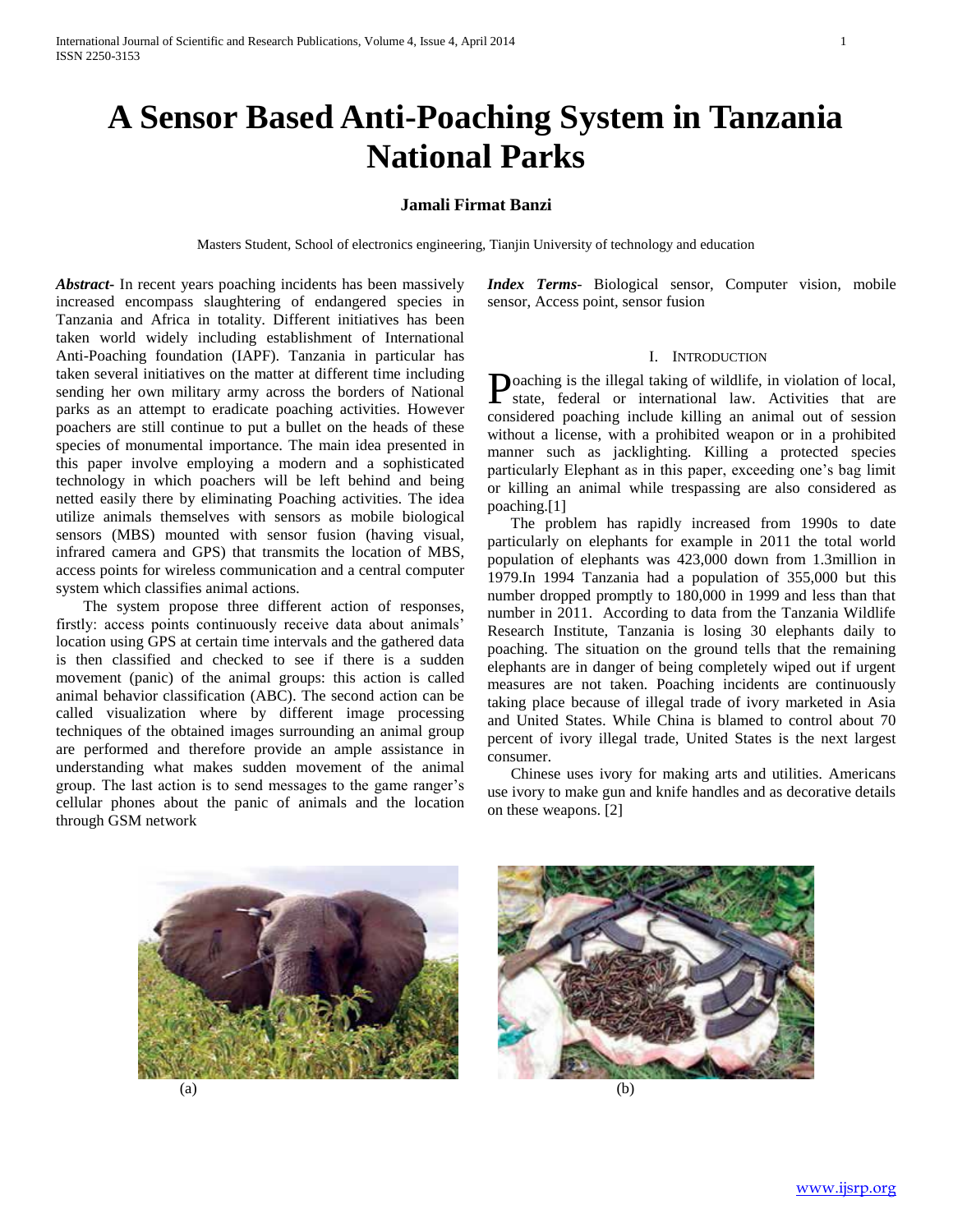

(a)An elephant hit by spear on his head

(b) sophisticated weapons used by poachers

(c) Ivory packed in different size

(d) Baby elephant lies on the ground after her mother was shot dead by poachers immediately after she was born. [2]

 It is clearly mentioned that the demand of ivory is increasing for different reasons however the animal species particularly elephants are at danger of being lost in the world. Biologists say the loss of elephants would have a significant negative effect on forests and savannahs. [1, 2]

 To get rid of poaching activities that endanger ecological imbalance a sophisticated technology need to be applied in collaboration with the current anti-poaching efforts.

 This paper presents a new system for anti-poaching involving sensor fusion (i.e. visual and infrared cameras, GPS) and computer vision techniques for real time visualization and observation of a significant animal movement. With this system a properly selected sensor fusion (with visual and infra-red camera and a GPS) is attached to the body of a targeted species, if for any reason animal panic or sudden movement of animals is observed three actions will take place. The first action is a sensor will send a location of MBS to the central computer system, the second action is through wireless access point a text message will be sent to game reserve officers alerting them about panic of animal and the third action is the image will also be sent to the central computer system to be processed and hence help to identify what makes animal panic.

## II. RELATED WORK

 This research suggest the use of animal attached with certain type of sensor and form a Mobile biological sensor (MBS). Therefore both the use of sensor with animals and the existing anti-poaching systems have to be investigated. Many scientific studies has put more efforts on forest fire detection through the study of animal behavior.

 Animal behavior research using sensors has been carried out for some time. A great deal of scientific research has been conducted with regard to the existence and habitat of the marine and land animals. One such study has collected data about oceans. "UC Santa Cruz researchers are using marine animals outfitted with sensors to collect oceanographic data. For

example, sensors on California sea lions collect the animals' location, speed, and dive data along with ocean temperature and salinity information. The data is then transmitted to the researchers via satellite" [3]. In another study, the first effective method was based on a pyro-detector which sensed the temperature contrast between the animal's body and the surrounding pasture [4]. There are similar studies related to animal tracking using sensors. The main idea is therefore to show the existence of many investigations into animal tracking using sensors.

 Nevertheless few research works are directly subjected to Anti-Poaching. In a research conducted by Department of Sensor Science Technology, Council for Scientific and Industrial Research (CSIR) in collaboration with Centre for Wildlife Management, University of Pretoria, South Africa by Margarita Mulero-Pa´zma´ny, Roel Stolper and D. van Essen proposed the use of Remotely Piloted Aircraft System (RPAS) as a Rhinoceros Anti-Poaching Tool in Africa.[5]

 Remotely Piloted Aircraft Systems (RPAS), sometimes also referred as Unmanned Aerial Vehicles (UAVs), Unmanned Aerial Systems (UASs) or drones (the ones for military purposes), are aircrafts (fixed or rotary wings) that are equipped with cameras and or other sensors and can be sent (using manual, semiautomatic or automatic control) to a destination to gather information. These aircrafts act like an ''eye in the sky'' with the operator at the ground control station receiving data or sending orders to the aerial platform. [6]

 RPAS have been used for locating ''enemies'' in military applications for the last 20 years [7], and more recently they have started to play a role in many civilian tasks, including wildlife monitoring. Their research describe the use of a small low cost RPAS equipped with three different types of cameras to test their ability to support rhinoceros anti-poaching tasks in cooperation with a specialized security company working in the KwaZulu-Natal province of South Africa. They performed several flights in order to test the technical capabilities of the system to detect rhinoceros, to reveal simulated poachers and to do fence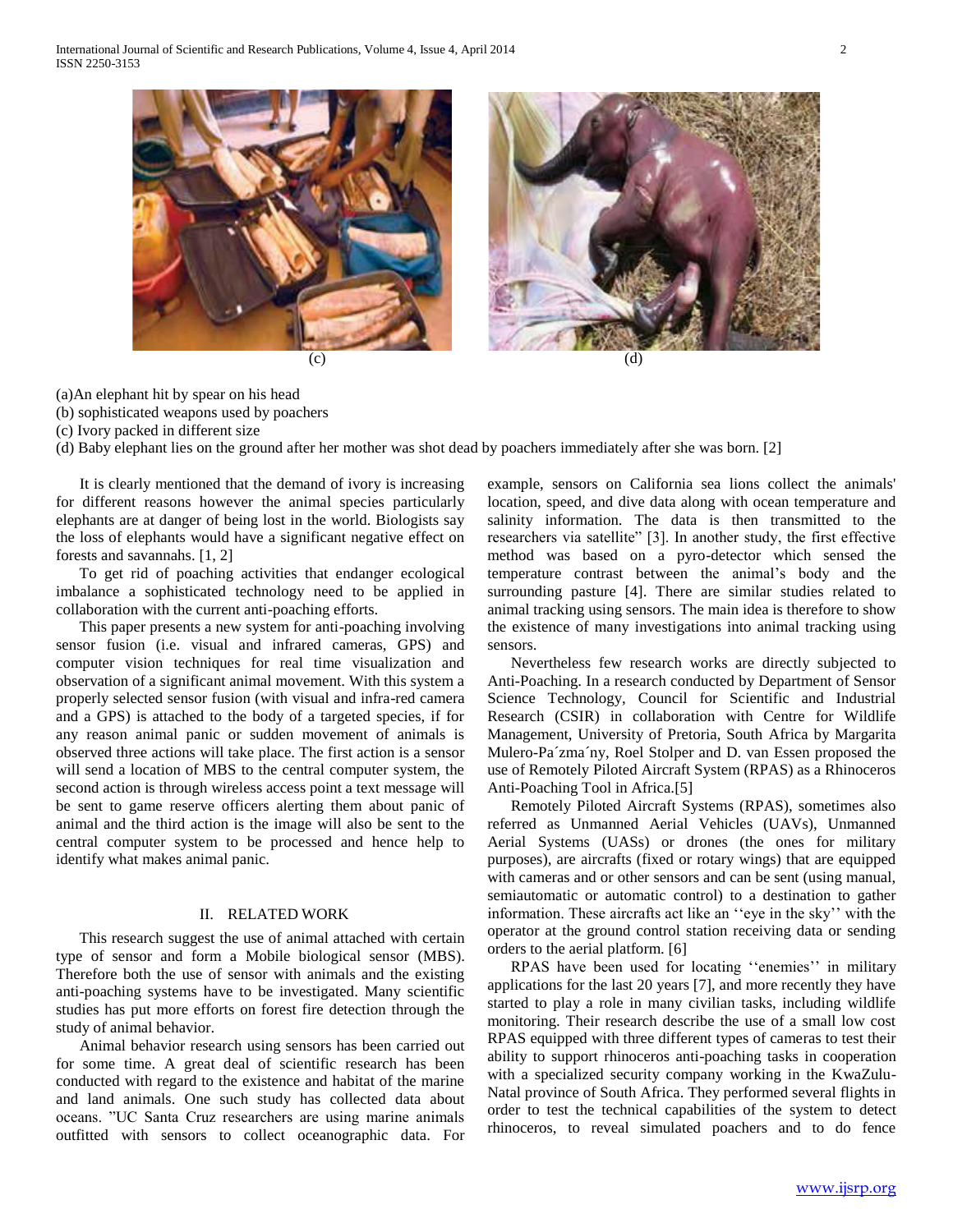surveillance. They evaluated the effectiveness of the system at different altitudes and times of the day and night, and over the two main habitat types in the area: open grassland and forest. Considering the most common modus operandi of poachers, they analyzed the aspects that affect remotely piloted aircraft's integration in anti-poaching operations. [6, 7]

 However for African countries which are mostly poor and developing countries like Tanzania employing such a system may alleviate the overall cost and economic burden on governments, for example the price for a single RPAS equipment bought from Spain was 13,750  $\epsilon$ . Also as a reference, the system they used has performed more than 500 flights with an approximate total investment of 14,000  $\epsilon$ . [6] This is the huge amount of money for a country like Tanzania to invest in only one sector while it is equivalent to annual budget amount of a sensitive ministry and therefore it is not cost effective for Tanzania to employ it despite the fact that RPAS has contributed a valuable and respectful thoughts in the field.

 Another important research has been conducted in Kenya with the aid of World Wild life Fund (WWF). The study involve deployment of specialized rhino horn tracking systems combined with forensic DNA technology which will allow for 100 percent traceability of every rhino horn and live animal within Kenya. The presented tracking system involves implanting microchips into the horn of every rhinoceros in Kenya in a bid to keep the dwindling population safe from the ever-increasing presence of poachers. The microchips in the horns of rhinos may deter poachers from trying to smuggle the contraband out of Kenya. When a rhino is killed and the horn is hacked off and taken away, if this horn is confiscated and the microchip tag can be identified, it can be tracked back to a poached animal and it can actually show and prove that this was a poaching incident. [8].

 However, the approach presented in this paper is to prevent poaching incident before it happen and or while it is happening which is worth enough than waiting a problem to happen and capture the poachers after they have already made poaching incident. Using animals as sensor for incident detection is not a new idea but it has been limited to a few of incident types and mostly is disaster such as earthquake. For example Yeung describes an example of observing animals' behavior for early earthquake alert, but the author gives no guaranty that his study works correctly for every earthquake [9]. Kahn suggested an idea that the best and the cheapest biosensors are already distributed globally but generally ignored: They're called animals [10]. Kahn's idea leads the scientists to start new investigations to be made on animals. Also another research study has been conducted by Lee et al. [11].

 In their study, they offered a Bio-adhoc sensors network for early forest fire warning system for mountain areas, and they used animals as wireless adhoc nodes.

 However, the proposal presented in this paper is based on the usage of many access points explicitly constructed in the National parks instead of an adhoc network structure. Although it may not seem to be feasible to install sufficient number of access points to cover whole Parks in Tanzania, some critical points which are highly under the risk of poaching incidents, can be selected for the access point locations. Moreover, the usage of the access points would remove the risk of interruption of communication (network failure) that usually occurs in adhoc networks, if animals are used as wireless nodes only.

 In addition to that is another important research which is similar to the study presented in this paper conducted by Yasar Guneri Sahin [12]. In his research he presented the use of animal as a biological sensor to track animals for fire detection system. Furthermore in his study Yasar Guneri Sahin has focused on animal behavior classification and thermal detection. This paper however focus on not only animal behavior but also what makes an animal to behave in a certain way in response to current event.

#### III. MOTIVATION

 Collectively the previously stated methods and others which are similar in regard to animals tracking and early may be successful in their own right, but, applying these into a single homogenous system would have significant return. While scientists are tracking animals to gather information on their daily habits, such as hunting or mating, forest rangers can use the gathered data for poaching prevention.

 In addition, this paper offers a solution to problems stemming from using static sensors and Satellites in detecting animal behavior or Poaching prevention. Using satellites focused only on a National parks causes many extra costs and, of course it requires a satellite to exist. Also using drones for poaching prevention has resulted many problems including mistakenly attack and issues of human right breaching. With sensors attached to fixed coordinates, restricts the effective detection areas and this situation therefore, requires too much sensors to be set up for a hectare of a park. In the same way, using fixed cameras with image processing techniques for detection requires multiple cameras per hectare and, these use limited to areas with full light, so it may be useless for shadowed areas, densely forests, and cliffs.[13,14,15]

 Using animals as MBS resolves the problems related to fixed sensors. The proposed system, additionally, has a classifier which built-in measures to use animal action (panic) to signal Poaching incident, show the location though GPS and some images of the incident. Furthermore, this system may assist monitoring normal animals' death, and understanding animals' group behavior.

### *Animals as a Mobile Biological sensors*

 This research paper proposes the use of animals as a mobile biological sensor (MBS). An appropriate animal is chosen in this case elephants and attached with an appropriate sensor. The preferred part of the body of an elephant is attached with a sensor fused with visual and IR camera. The part of the body must be carefully chosen such that it will not disturb an animal and give wrong result because of unnecessary movements resulting from scaring an attached object. Also the position of the sensor must be in such a way that cameras attached on it will also be able to send information to the central computer system. The most important issue in the selection of sensor is that they must all have GPS features for location detection.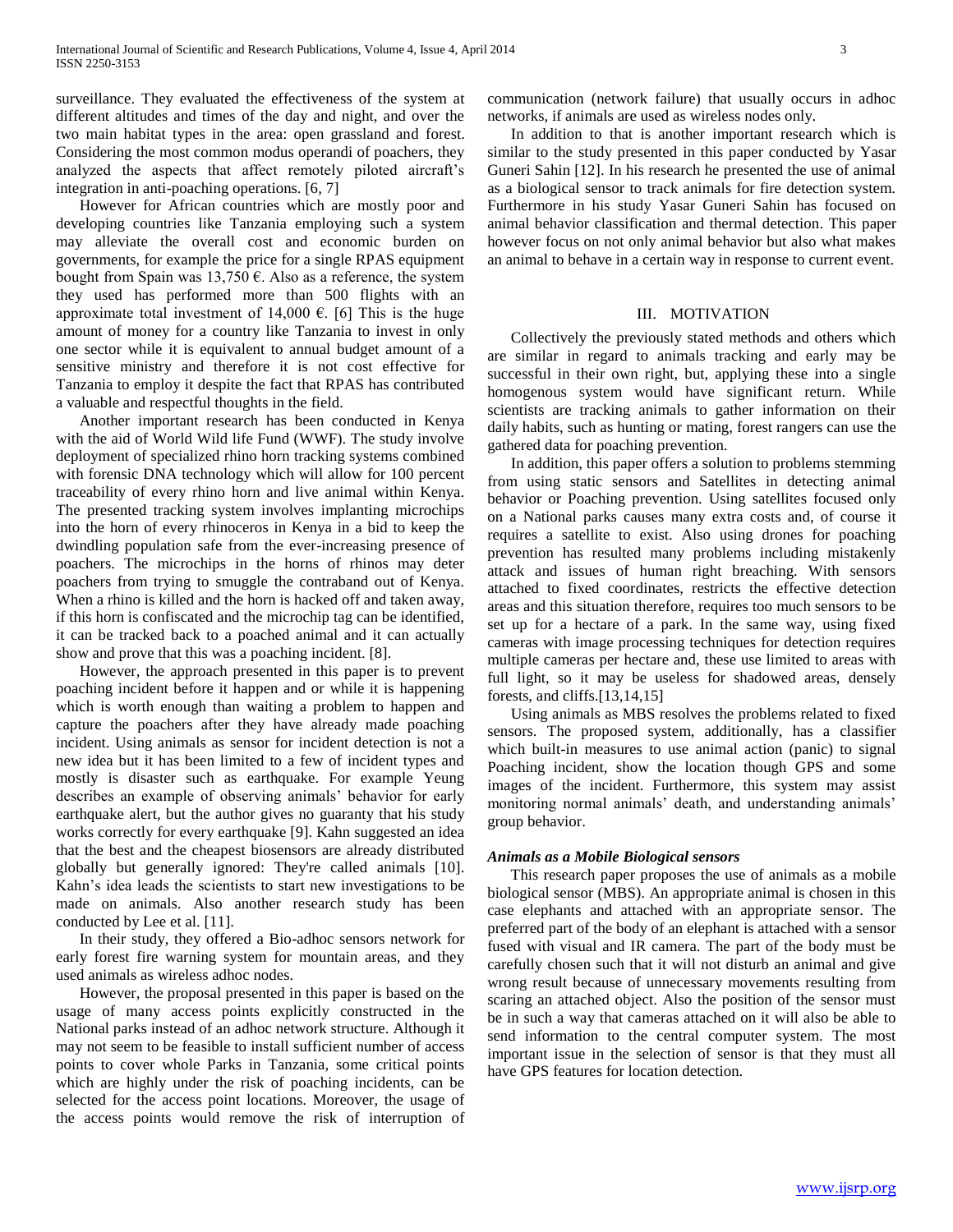**Figure 1 below show example of the chosen species i.e. elephant that can be used as MBS**



**Figure 2: Some elephants attached with sensors that can be used as MBS.**





**(a)**



**(b) Figure 3 Sample sensors that can be used in the system**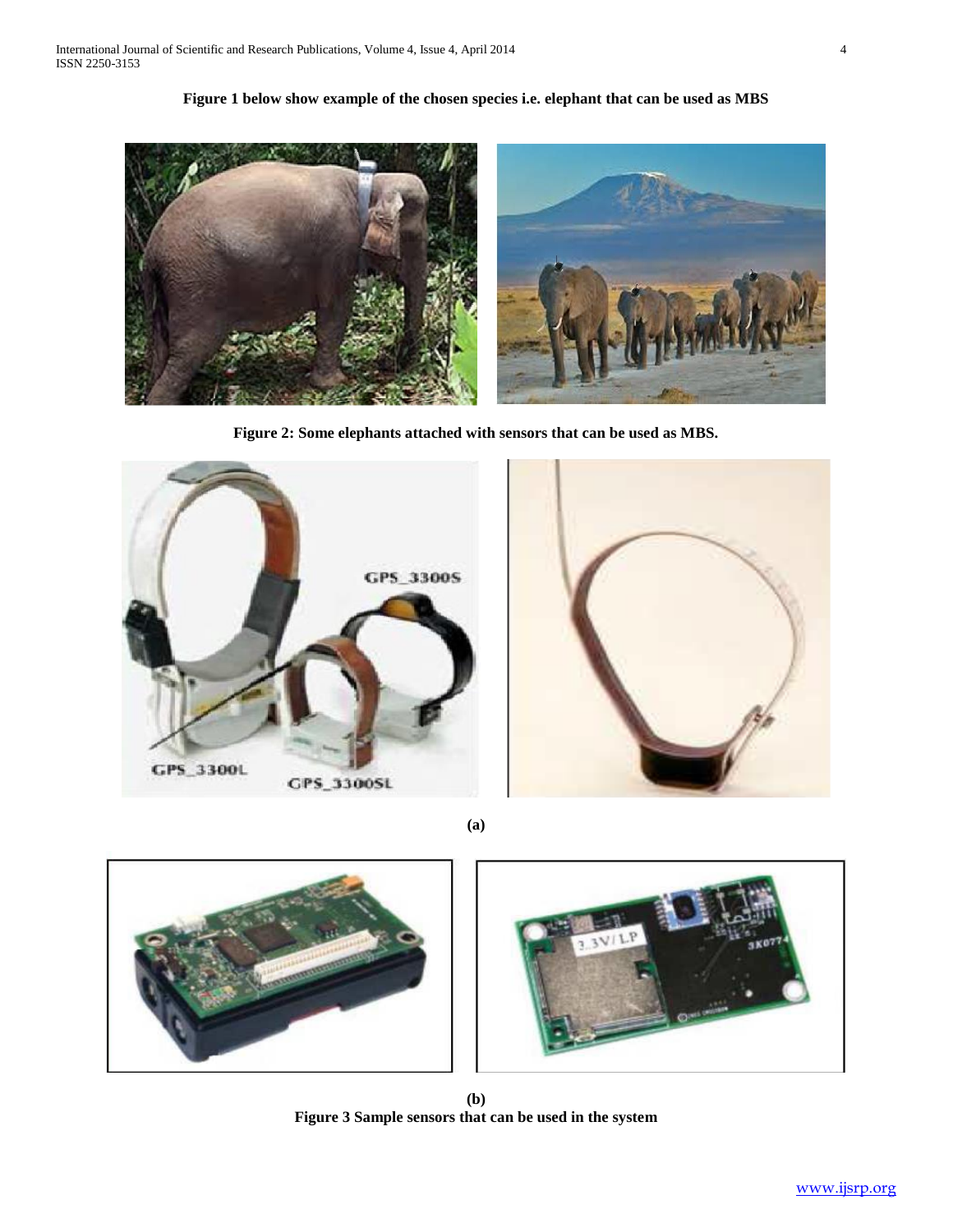Figure 3 (a) shows the collar type sensors that are usually used for mammal and large terrestrial animals. Whereas 3(b) shows peripheral devices used in collar sensors and the sensor boxes.

 These sample sensors have different operational specifications such as battery life, weight, burst rate etc. as shown in Table 1. There are, in fact, many other sensors that can be used in the system with long life batteries and different features. If battery life of the selected sensors is short, the batteries must, therefore, be recharged periodically. [12]

| Model                                                          | Sensor type       | Physical specifications      |                  |                    | Estimated life (days)       |                      |
|----------------------------------------------------------------|-------------------|------------------------------|------------------|--------------------|-----------------------------|----------------------|
|                                                                |                   | Size in mm<br>(dia x length) | Air<br>Weight g. | Water<br>weight g. | 2s between<br><b>bursts</b> | 5s between<br>bursts |
| Sensors for use with SRX 400A / SRX 600 radio receiver family: |                   |                              |                  |                    |                             |                      |
| SR-M11-12                                                      | Motion            | $11 \times 41$               | 7.7              | 4.3                | 59                          | 137                  |
| SR-PM11-25                                                     | Pressure & motion | $11 \times 58$               | 11               | 5.2                | 203                         | 497                  |
| SR-PM16-25                                                     | Pressure & motion | $16 \times 53$               | 18               | 12                 | 487                         | 3 yr.                |

#### **Table 1: Sample sensor specifications for the system**

#### IV. THE PROPOSED SYSTEM INFRASTRUCTURE

 The proposed system infrastructure can be adapted from existing Animal tracking systems or install the new one. The constituents of the system can vary but the compulsory devices essential to the system includes the following:

 *Communication channel***:** The best method proposed in this paper is the use of access points as this method is cost effective. Access points are used to collect movement data from sensors attached to elephants (MBS) and send them to Central computer. To succeed this a GSM base stations such as those of telecommunications companies like TIGO, VODACOM and AIRTEL can be used. Also high voltage poles, tall massive trees and watchtowers are possible access points. However satellite based systems can also be applied, employing satellite system is fairly complex and costly as it requires a satellite to focus on specific area only such as national parks only.

 *A central Computer system:* This device must be trained with neural network, the device will classify data received continuously from MBS via access point and suggest if its normal movement or it's a movement caused by a dangerous action like poaching.

 *MBSs*: which is important part of the system as stated earlier, the essential task of MBS is to abrupt change of pressure in an animal group (panic) due to sudden movement and also to send the current location of an animals to the access point in which access point will send it to central computer

 *Cellular smartphone***:** This devices will receive a message about the panic of animals and the location where that panic is taking place. The author suggest that the device must be owned by game rangers at work who will be ready to take action whenever they receive a message, however the information received in the cellular phone must be synchronized with those from a central computer system for reliability.

 Trustworthy, robust and highly sensitive sensors must be combined with suitable animals to enhance system reliability and sustainability. [12]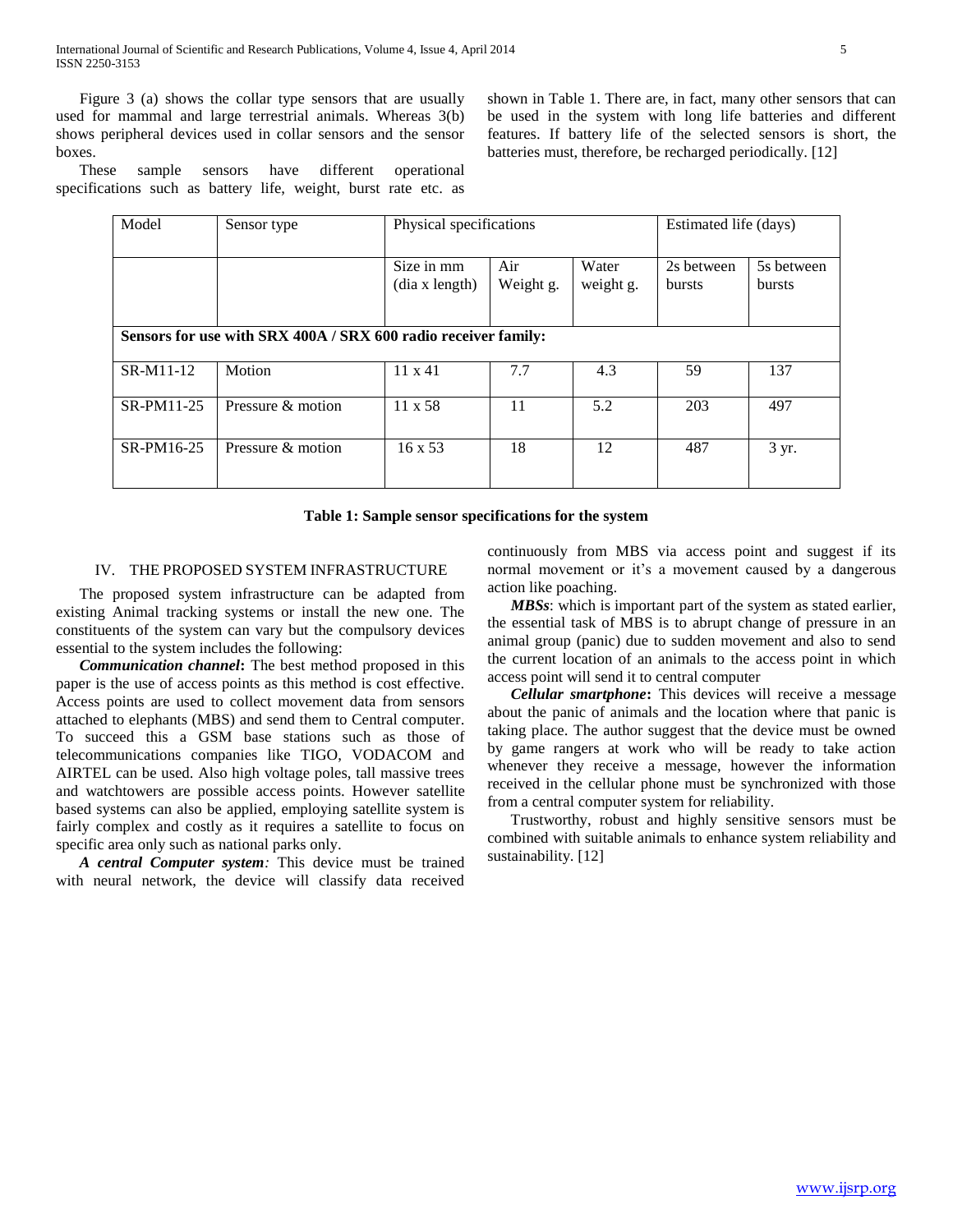

**Figure 4: Poaching prevention system infrastructure**

## V. METHODOLOGY

 The system works as follow: Access point receives MBS location continuously and sends it to central computer where it stores it in a database. This computer is fed with a specific algorithm of Artificial intelligent. A classifier indexed to the database will continuously check the database to determine any abnormalities on MBS's action. Using artificial intelligent tool a classifier will attempt to determine whether or not there is abnormalities on animal action compared to usual learned behavior. If a sudden panic of animals occurs an abrupt change in the graph of a classifier in the central computer occurs, this shows a potential incident and the system respond by first rises an alarm, secondly displaying the current location using GPS, thirdly the system will try to display what is taking place by processing received image with different techniques such as edge detection, thresholding and filtering to ensure that users are getting a clear image of what is happening. Furthermore a system will send a short message (SMS) to the game rangers through a GSM network to draw their attention on the suspected area. If immediate measures are taken by the game rangers poachers will be easily arrested and poaching will be eliminated in this way.

### VI. DISCUSSION

 The system proposed by this paper uses the animals as a Mobile biological sensor, In order to determine whether to apply this system in the particular parks such as Tanzania National parks, it may be crucial importance to look at some advantages and disadvantages of the system, Amongst advantages of the system are the system is very convenient and can be easily adopted to current anti-poaching systems, the system is cost effective as few sensors are needed and can be integrated to available infrastructure, Applying this system will reveal more knowledge on animal behavior, using mobile sensor provide a wide range of poachers detection than using fixed sensors, the system can be applied for other purpose such as comprehensive animal death.

 As stated above the system may have some drawbacks such as: It is not easy to capture these dangerous animal like elephant and attach with sensors and hence need trained personnel. Also the use of battery bring about many problems such as pollution and extra radiation. Moreover each battery need to be changed periodically but capturing MBS for this purpose is not easy. Furthermore if a battery operate incorrectly wrong data would be sent.

#### VII. CONCLUSION AND FUTURE WORK

 This research paper presents the use of animals as MBS, and therefore it can be applied to any species in danger at a particular time. However the system doesn't come to replace the current anti-poaching initiatives but rather to combine the effort in order to get rid of poaching instance. This system could prevent potentially serious Poaching activities occurring in different parts of Africa particularly Tanzania. It is the hope of author that if Tanzania National Parks (TANAPA) employ this sophisticated technology to the current worse situation of poaching activities will be of tremendous advantageous to TANAPA as it is reliable and will reduce the economic burden of investing too much on Anti-poaching. As the system has not yet actually implemented, some additional unforeseen disadvantages may occur.

 However the advantages suggest that it could be implemented with tremendous success and ecological benefits.

 To improve the system in future the author suggest that new wireless technology can be applied, Also the use of innovative computer vision technology will improve the system capability to detect poachers positions in real time. Lastly new sensors with improved capacity and robustness can be applied to the system.

 Therefore it is noticed that the life of important animal species are threatened today due to poaching, and therefore if affirmative actions are not enforced, the loss of certain species which will lead to dramatic ecological imbalance will occur. This paper aims at presenting an alternative way to fight Poaching using sophisticated technology which seems to be effective and cost-effective to employ and use it.